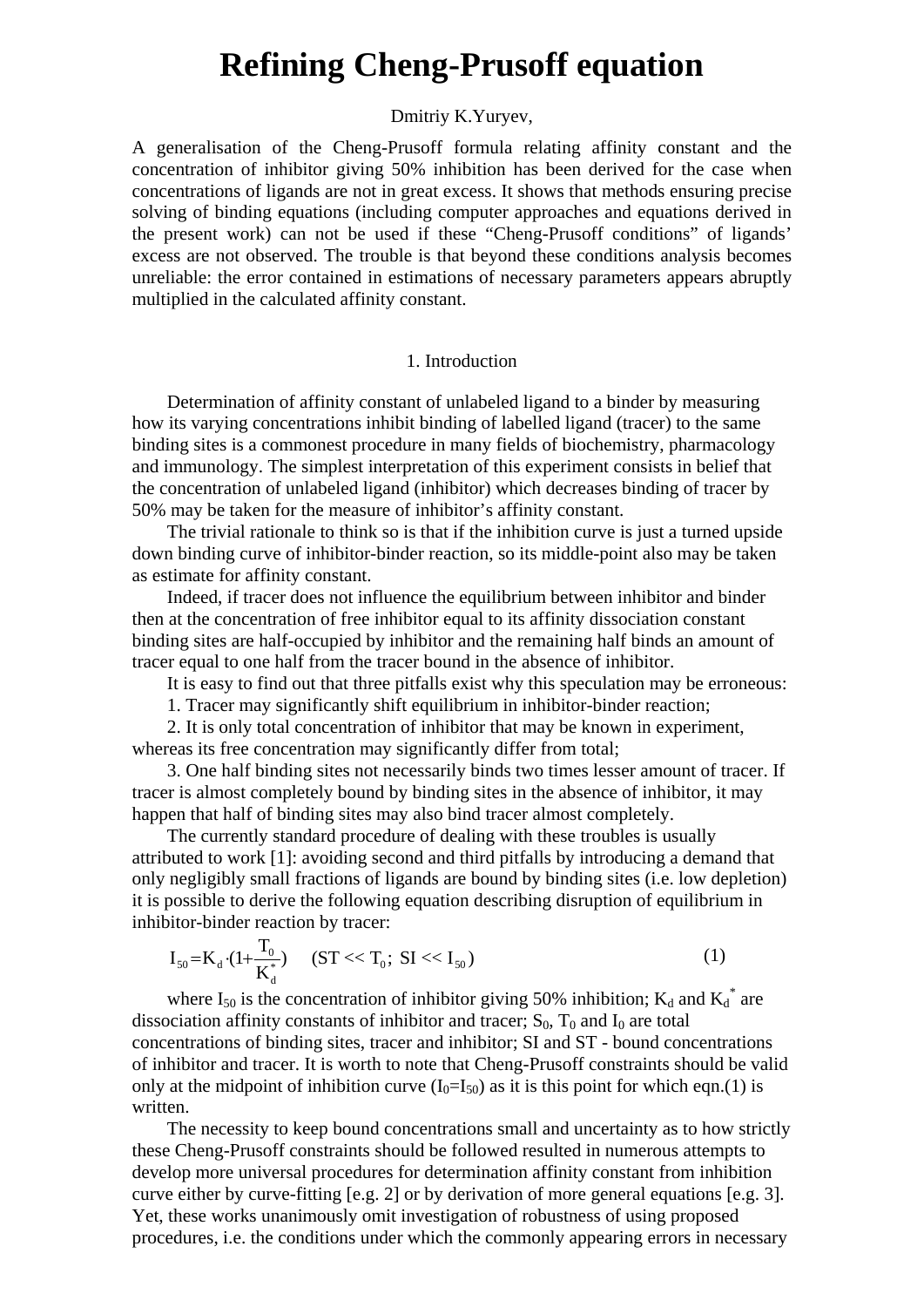estimations of binding parameters do not lead to fatal distortion of result were not determined.

More practically, it means that under certain conditions of experiment you may enter, for example, a 20% bigger number for the estimation of total concentration of binding sites into your favourite program (or equation) and to obtain an over 10-foldhigher calculated affinity constant. Or you may even receive a less-than-zero affinity constant, though, of course, computer programs would invite you to try to fabricate another value.

So, actually, it is possible to determine empirically whether you are in such unpleasant situation simply by varying input parameters and looking at the response in calculated affinity.

The present work presents an analytical investigation of this trouble deriving a direct upgrade of Cheng-Prusoff formula which remains sufficiently simple to understand how errors in input parameters translate into error in calculated affinity constant.

#### 2. Theory

Competition of inhibitor and tracer for the single type of binding sites is described by the set of equations:

$$
K_d^* = \frac{(S_0 - SI - ST) \cdot (T_0 - ST)}{ST}
$$
 (2a)

$$
K_d = \frac{(S_0 - SI - ST) \cdot (S_0 - SI)}{SI}
$$
 (2b)

In the absence of inhibitor  $(I_0 = 0 \text{ and } SI = 0)$  it is easy to derive from (2a) that:

$$
T_0 = B_{\text{max}} \cdot \left( 1 + \frac{K_d^*}{(S_0 - B_{\text{max}})} \right)
$$
 (3)

where  $B_{\text{max}}$  is maximal signal on inhibition curve (i.e. ST in the absence of inhibitor).

At the midpoint of inhibition curve by definition  $ST=B_{max}/2$  and  $I_0=I_{50}$ , so eqns. (2a) and (2b) are written as:

$$
K_d^* = \frac{(S_0 - SI - B_{max} / 2) \cdot (T_0 - B_{max} / 2)}{B_{max} / 2}
$$
 (4a)

$$
K_{d} = \frac{(S_{0} - SI - B_{max} / 2) \cdot (I_{50} - SI)}{SI}
$$
 (4b)

substituting (3) to (4a) leads to:

$$
SI = S_0 - B_{\text{max}} / 2 - \frac{K_d^* \cdot (S_0 - B_{\text{max}})}{S_0 - B_{\text{max}} + 2 \cdot K_d^*}
$$
 (5)

eliminating SI in (4b) with (5) leads to:

$$
I_{50} = \left(S_0 - \frac{B_{\text{max}}}{2} - \frac{K_d^*(S_0 - B_{\text{max}})}{S_0 - B_{\text{max}} + 2 \cdot K_d^*}\right) \left(1 + \frac{K_d \cdot (S_0 - B_{\text{max}} + 2 \cdot K_d^*)}{K_d^*(S_0 - B_{\text{max}})}\right)
$$
(6)

Upon introduction of a new variable:  $f = (S_0 - B_{max})/S_0$  (i.e. f is the fraction of free binding sites in the absence of inhibitor) rearrangements result in the following precise formula for  $I_{50}$ :

$$
I_{50} = \left(1 + (1 + f)\frac{K_d}{K_d^*}\right)\frac{S_0}{2} + \frac{K_d}{f} + f\frac{fS_0}{fS_0 + 2K_d^*} \frac{S_0}{2}
$$
\n<sup>(7)</sup>

It may be shown that the third term in eqn.(7) equals to the difference between SI and  $S_0/2$  and, therefore, it describes the third pitfall listed in introduction. Rather surprisingly, it has next to no practical significance as it is always is smaller (and usually much smaller) than the first term. Indeed, third term has two multipliers for  $S_0/2$ both less than unity, whereas first term has one multiplier which is bigger than unity.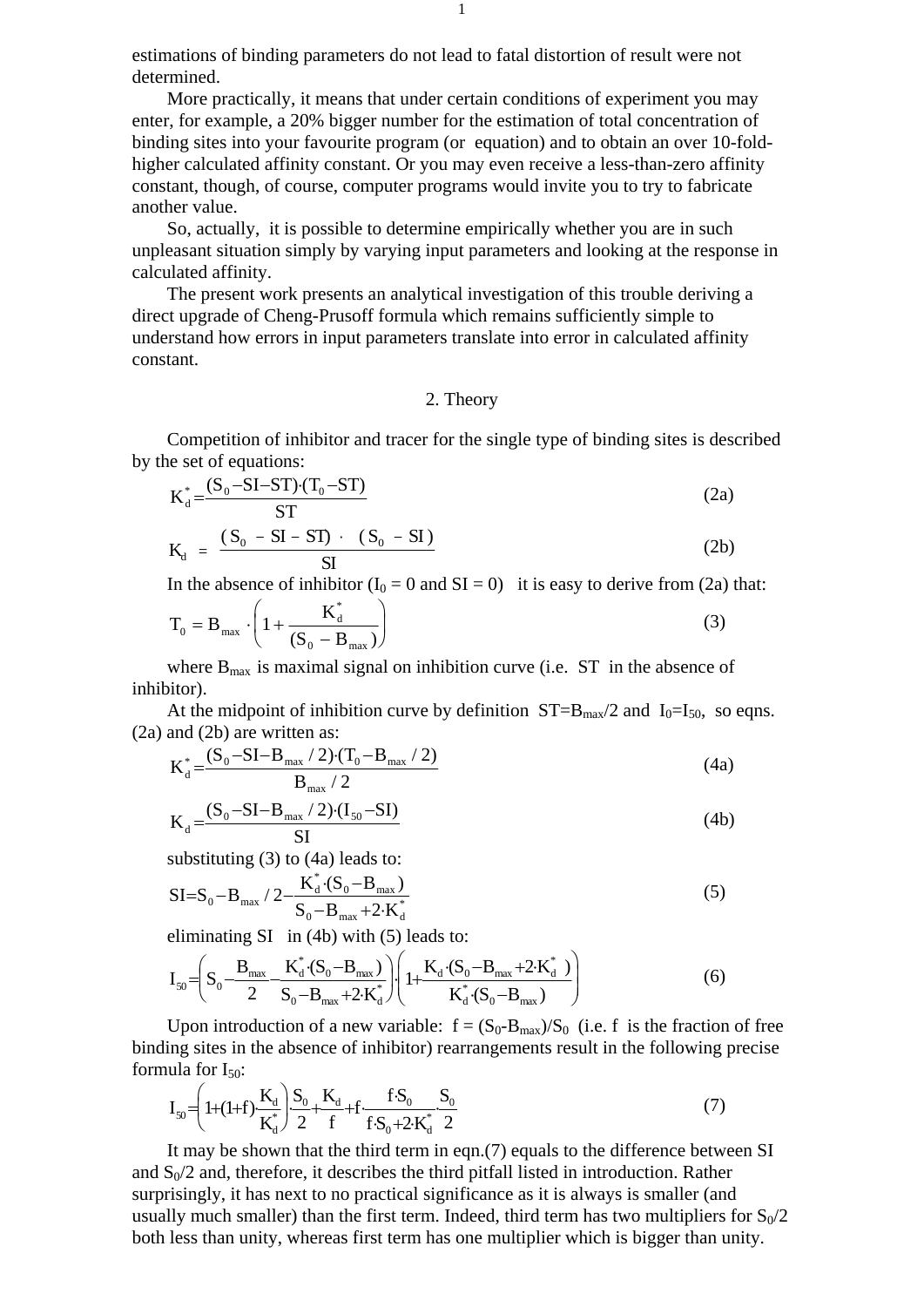These two terms become comparable in a rare situation when tracer is almost completely bound in the absence of inhibitor still occupying only a small fraction of binding sites. So, the third term may be neglected, yet its appearance may be improved by introducing a new variable  $t=(T_0-B_{max})/T_0$ , (i.e. t is the fraction of free tracer in the absence of inhibitor). With it eqn.(7) alters into:

$$
I_{50} = \left(1 + (1 + f)\frac{K_d}{K_d^*} + f\frac{1 - t}{1 + t}\right)\frac{S_0}{2} + \frac{K_d}{f}
$$
\n(8)

If tracer and inhibitor are homologous ligands it may be usually taken for granted that  $K_d < K_d^*$ . In this case the value of multiplier for  $S_0/2$  lies between 1 and 4. In view of large uncertainty in  $S_0$  discussed further, this multiplier may be taken equal to 2, so the simplified version of eqn.(8) is:

$$
I_{50} \approx S_0 + \frac{K_d}{f} \qquad (K_d \leq K_d^*)
$$
\n
$$
(9)
$$

To relate eqn.(8) to Cheng-Prusoff formula it may be noted that under Cheng-Prusoff condition  $ST < T_0$  the unity within the brackets in eqn.(3) disappears; upon substituting it to the eqn.(1) a remarkably short equivalent form of Cheng-Prusoff equation is obtained:

$$
I_{50} \approx \frac{K_d}{f} \qquad (ST \ll T_0; SI \ll I_{50})
$$
\n(10)

Naturally, eqn.(8) transforms into eqn.(10) either when the concentration of binding sites  $S_0$  is made small or when the amount of added tracer  $T_0$  is made big (corresponding to small f). Both ways, obviously, ensure approaching the Cheng-Prusoff conditions.

## 3. Discussion

As it may be seen from eqn.(9) the error in the calculated affinity constant is defined by the error contained in the difference  $I_{50}$ -S<sub>o</sub> (the multiplier for So presented in exact equation (8) is omitted for simplicity).

As it was shown above,  $S_0$  is actually a correction to Cheng-Prusoff approximation, and the trouble with its subtracting is that when it becomes comparable to  $I_{50}$  (i.e. when Cheng-Prusoff constraints are violated and the precise solution gives significantly - at least 2-3-fold - different result in comparison with Cheng-Prusoff approximation) then the difference  $I_{50}$ -So becomes several times smaller than both  $I_{50}$  and  $S_0$ . Yet the absolute errors in this difference is roughly speaking a sum of absolute errors in  $S_0$  and in  $I_{50}$ . And as difference is several times smaller, relative error (coefficient of variation) in it becomes several times bigger.

Everything dealt with errors is a traditionally "difficult to follow" theme in biochemistry. So, for clarity let's consider a numerical example. Let's put  $I_{50}$  equal to unity (arbitrary units) with 20% error (confidence interval  $0.8-1.2$ ) and  $S_0$  equal to  $0.75$ also with 20% error (interval 0.60-0.90). With these values correct value of  $I_{50}$ -S<sub>o</sub> is 0.25. The Cheng-Prusoff approximation neglects  $S_0$  and provides as estimation 1.0; precise solution might give 0.25 (i.e. 4-fold correcting Cheng-Prusoff estimation), yet the difference  $I_{50}$ -S<sub>o</sub> is 4-fold smaller than  $I_{50}$ , hence the relative error in it (and in affinity constant) is over 4-fold bigger than that in  $I_{50}$  - i.e. over 80% (too much). Taking boundary numbers from the confidence interval it is easy to see that, for example 0.8-0.90 will give less-than-zero calculated affinity; something like 0.8-0.799 will give a thousand-fold error in affinity constant and so on.

Therefore under this extent of violating Cheng-Prusoff conditions the 20% error is too big for reliable determination of affinity constant. Alas, significantly less than 2-3 fold correcting Cheng-Prusoff approximation is of little practical importance and, on the other side, accuracy of estimates for  $I_{50}$  and  $S_0$  significantly better than 20% seems unrealistic.